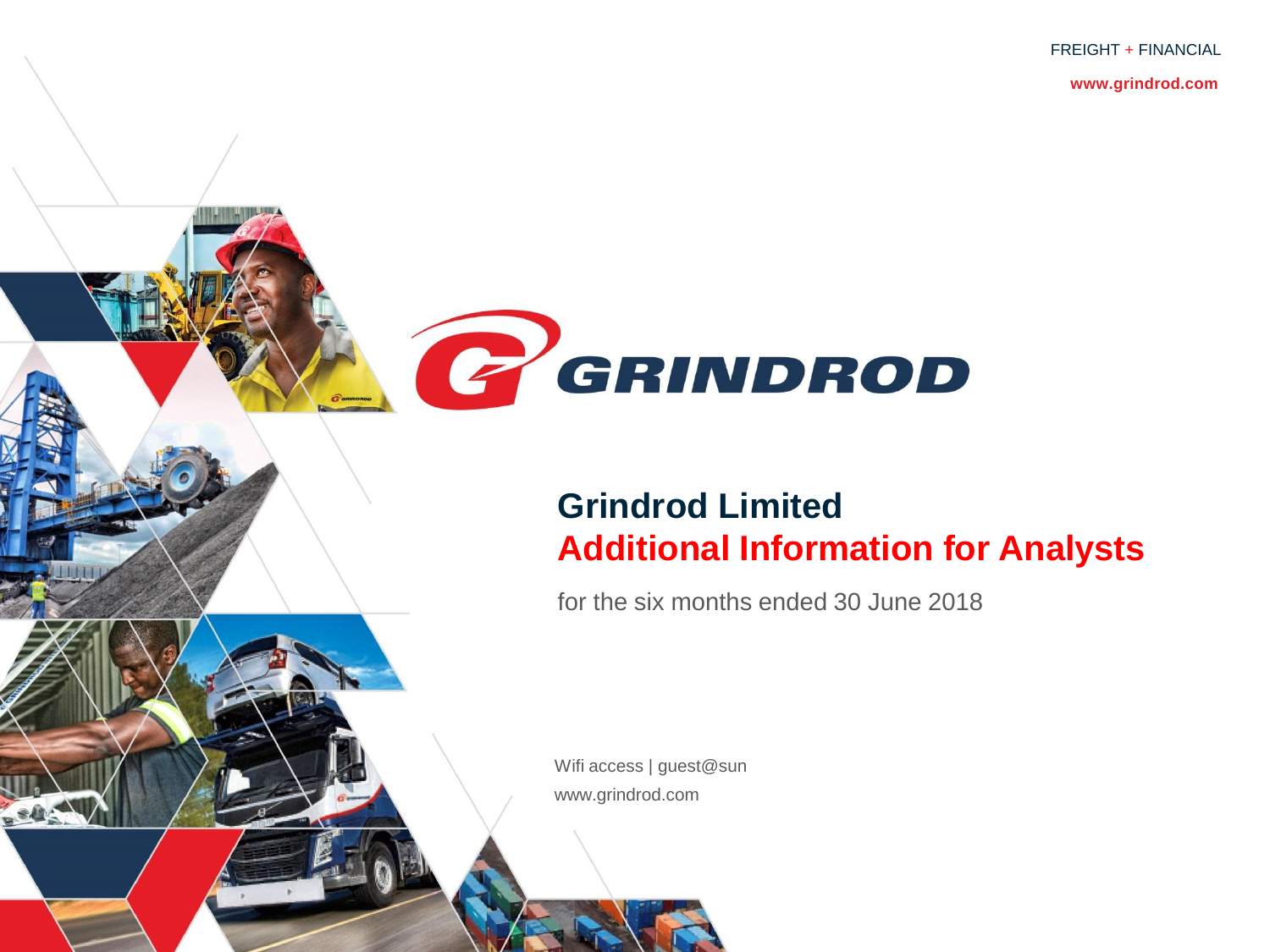### **MANAGEMENT SEGMENTAL BALANCE SHEETS**

AS AT 30 JUNE 2018

| <b>R000</b>                                                     | <b>PORT</b><br><b>AND</b><br><b>TERMINALS</b> | <b>LOGISTICS</b> | <b>MARINE FUEL</b><br><b>AND</b><br><b>AGRICULTURAL</b><br><b>LOGISTICS</b> | <b>FINANCIAL</b><br><b>SERVICES</b> | <b>GROUP</b> | <b>TOTAL</b><br><b>CONTINUING</b><br><b>OPERATIONS</b> | DIS-<br><b>CONTINUED</b><br><b>OPERATIONS</b> | <b>TOTAL</b><br><b>GROUP</b> |
|-----------------------------------------------------------------|-----------------------------------------------|------------------|-----------------------------------------------------------------------------|-------------------------------------|--------------|--------------------------------------------------------|-----------------------------------------------|------------------------------|
| <b>Fixed assets</b>                                             | 1 149 040                                     | 961 581          | 51 265                                                                      | 190 978                             | 578 108      | 2 930 972                                              |                                               | 2 930 972                    |
| Other assets                                                    | 1 051 504                                     | 731 369          | 954 870                                                                     | 1 400 929                           | 1 062 222    | 5 206 894                                              |                                               | 5 206 894                    |
| Current assets excluding<br>cash, liquid assets and<br>advances | 238 022                                       | 847 203          | 2 2 2 8 9 6 3                                                               | 68 595                              | 986 441      | 5 369 224                                              | 582 356                                       | 5 951 580                    |
| <b>TOTAL ASSETS</b>                                             | 2 438 566                                     | 2 540 153        | 3 235 098                                                                   | 1 660 502                           | 3 632 771    | 13 507 090                                             | 585 356                                       | 14 089 446                   |
| Equity                                                          | 2 422 738                                     | 1848944          | 1 159 173                                                                   | 1 168 266                           | 3 016 538    | 9 615 659                                              | (92652)                                       | 9 523 007                    |
| Preference share capital                                        |                                               |                  | $\blacksquare$                                                              | 750 000                             | (10000)      | 740 000                                                | $\sim$                                        | 740 000                      |
| Net debt including cash,<br>liquid assets and<br>advances       | (279683)                                      | (381613)         | 309 025                                                                     | (563 395)                           | 24 658       | (891008)                                               | 449 484                                       | (441524)                     |
| Non-current liabilities                                         | 75 805                                        | 71 156           | 5 4 6 5                                                                     | 126 315                             | 72 395       | 351 136                                                |                                               | 351 136                      |
| <b>Current liabilities</b>                                      | 219706                                        | 1 001 666        | 1761435                                                                     | 179 316                             | 529 180      | 3 691 303                                              | 225 524                                       | 3 916 827                    |
| <b>TOTAL EQUITY AND</b><br><b>LIABILITIES</b>                   | 2 438 566                                     | 2 540 153        | 3 235 098                                                                   | 1 660 502                           | 3 632 771    | 13 507 090                                             | 582 356                                       | 14 089 446                   |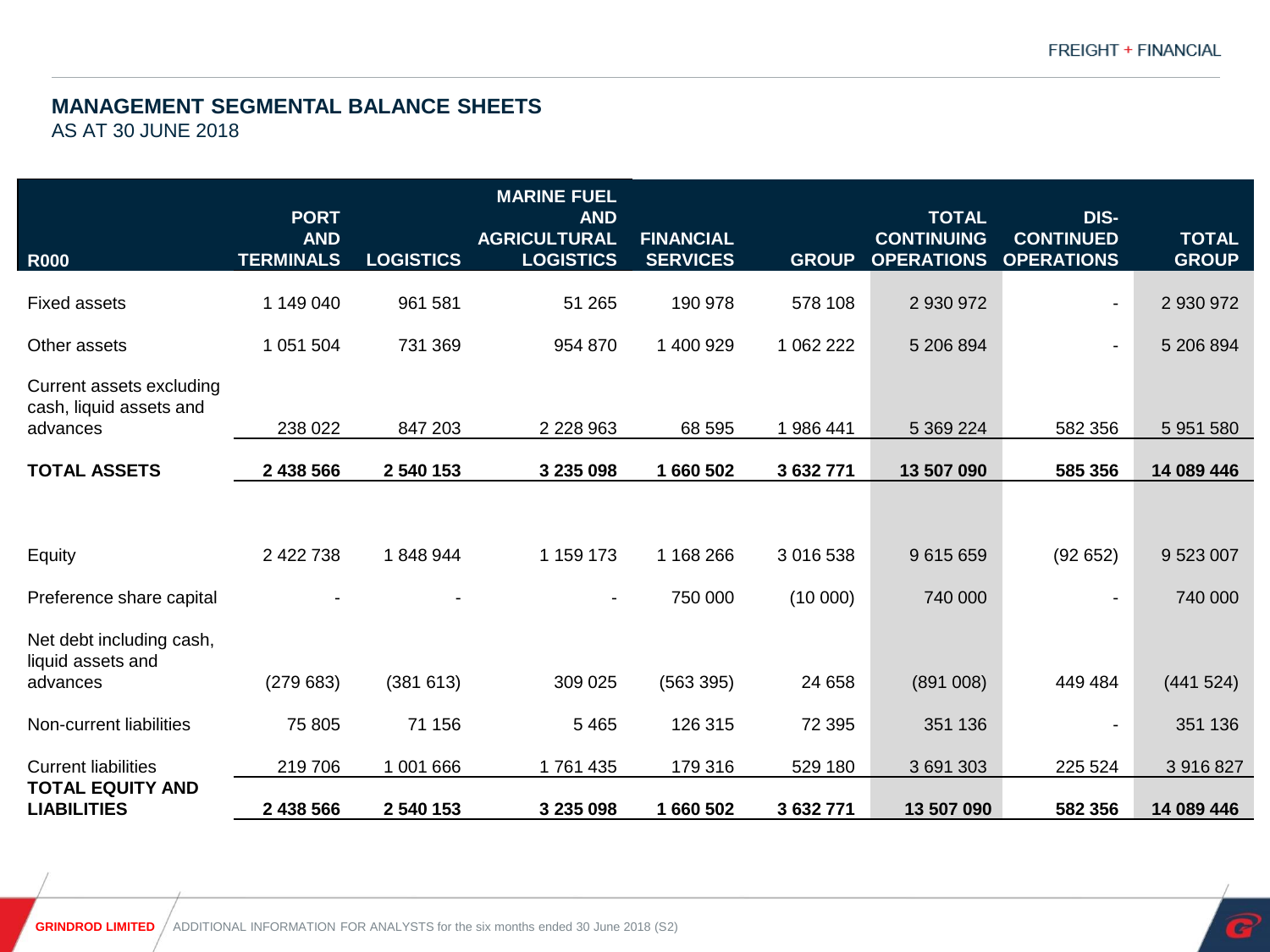#### **OTHER SEGMENTAL INFORMATION**

AS AT 30 JUNE 2018

|                                           |                                     |                  | <b>MARINE FUEL</b><br><b>AND</b>        |                                     |              |                                        | <b>TOTAL</b>                           |
|-------------------------------------------|-------------------------------------|------------------|-----------------------------------------|-------------------------------------|--------------|----------------------------------------|----------------------------------------|
| <b>R000</b>                               | <b>PORT AND</b><br><b>TERMINALS</b> | <b>LOGISTICS</b> | <b>AGRICULTURAL</b><br><b>LOGISTICS</b> | <b>FINANCIAL</b><br><b>SERVICES</b> | <b>GROUP</b> | <b>SEGMENTAL</b><br><b>ADJUSTMENTS</b> | <b>CONTINUING</b><br><b>OPERATIONS</b> |
| Depreciation and<br>amortisation          | (52 190)                            | (90527)          | (4695)                                  | (2666)                              | (1)          | 62 510                                 | (87569)                                |
| Net interest<br>received/(paid)           | 26 001                              | 30 064           | (15841)                                 | (13 204)                            | 26 416       | 32 849                                 | 86 285                                 |
| Preference<br>dividend<br>(paid)/received | $\overline{\phantom{a}}$            | ۰                | ٠                                       | (33317)                             | 637          | ٠                                      | (32680)                                |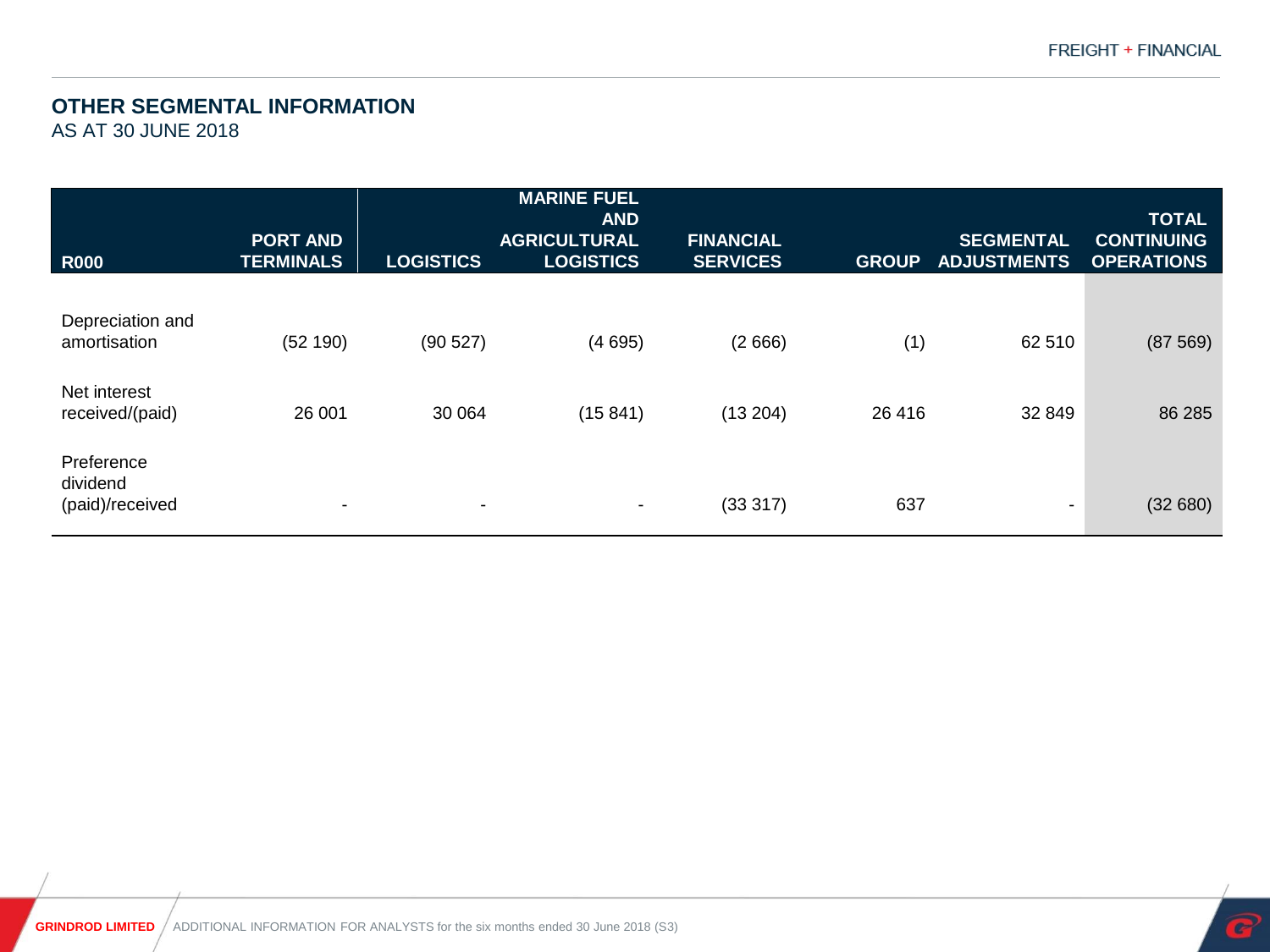# Segmental analysis for continuing operations<br>for the six months ended 30 June 2018 **Segmental analysis for continuing operations** for the six months ended 30 June 2018

| Segmental analysis for continuing operations<br>for the six months ended 30 June 2018<br>Marine Fuel and Agricultural Logistics<br>Port and Terminals<br>Financial Services<br>Revenue<br>Logistics | 2018<br>R000<br>Unaudited<br>30 June<br>38 188<br>411 598<br>1246 062<br>233 441<br>9122391 | 30 June<br>Unaudited<br>2017<br>R000<br>Re-presented*<br>224 993<br>421 159<br>8720011<br>10490<br>1139247 | Audited<br>31 December<br>R000<br>2017<br>467039<br>2336408<br>874607<br>17585797 |
|-----------------------------------------------------------------------------------------------------------------------------------------------------------------------------------------------------|---------------------------------------------------------------------------------------------|------------------------------------------------------------------------------------------------------------|-----------------------------------------------------------------------------------|
| Marine Fuel and Agricultural Logistics<br>Segmental adjustments**<br>Port and Terminals<br>Logistics<br>Group                                                                                       | (213471)<br>(9501838)<br>(165977)<br>(9122391)<br>11 051 680                                | (235 688)<br>(78, 558)<br>(8720011)<br>10515900<br>(9034257)                                               | (444 044)<br>12045<br>21 275 896<br>(18216474)<br>(186633)<br>(17585797)          |
| Earnings/(loss) before interest, taxation, depreciation<br>Marine Fuel and Agricultural Logistics<br>and amortisation<br>Port and Terminals<br>Financial Services<br>Logistics<br>Group             | (59325)<br>197486<br>29 129<br>1549842<br>113820<br>250 077                                 | (2809)<br>152 176<br>120 620<br>28 498<br>1481643<br>164 302                                               | (123392)<br>3059422<br>339738<br>362952<br>65061<br>309 247                       |
| Marine Fuel and Agricultural Logistics<br>Segmental adjustments**<br>Port and Terminals<br>Logistics                                                                                                | (93523)<br>(158935)<br>(281, 587)<br>(29129)<br>249 600<br>531 187                          | (115 592)<br>(162732)<br>(18642)<br>(28498)<br>274765<br>437 497                                           | (48593)<br>(65061)<br>953 606<br>(331625)<br>(217971)<br>621981                   |
| Operating profit/(loss) before interest and taxation<br>Marine Fuel and Agricultural Logistics<br>Port and Terminals<br>Financial Services<br>Logistics<br>Group                                    | (59 326)<br>159549<br>61630<br>24 434<br>194821                                             | (25526)<br>36 273<br>161 594<br>23903<br>99 192                                                            | (124525)<br>165275<br>50740<br>204313<br>357707                                   |
| Marine Fuel and Agricultural Logistics<br>Segmental adjustments**<br>Port and Terminals<br>Logistics                                                                                                | (135483)<br>(219077)<br>(59 160)<br>(24434)<br>381 108                                      | (116083)<br>(81544)<br>(10636)<br>295 436<br>(23903)                                                       | (227373)<br>(26492)<br>(50740)<br>653510<br>(150141)                              |

Logistics

Group

| Group                                                      | (59326)   | (25526)  | (124525) |
|------------------------------------------------------------|-----------|----------|----------|
|                                                            | 381 108   | 295 436  | 653510   |
| Segmental adjustments**                                    | (219 077) | (116083) | (22737)  |
| Port and Terminals                                         | (59160)   | (81544)  | (150141) |
| Logistics                                                  | (135483)  | (10636)  | (26492)  |
| Marine Fuel and Agricultural Logistics                     | (24434)   | (23903)  | (50740)  |
|                                                            |           |          |          |
|                                                            | 162031    | 179353   | 426 137  |
| Share of associate companies' profit/(loss) after taxation |           |          |          |
| Port and Terminals                                         | 27434     | 27 288   | 54077    |
| Logistics                                                  | 294       | (5129)   | (10130)  |
| Marine Fuel and Agricultural Logistics                     | 39 456    | 20395    | 55093    |
|                                                            | 67184     | 42554    | 99040    |
| Segmental adjustments**                                    | (23891)   | (21761)  | (38559)  |
| Port and Terminals                                         | (23891)   | (23038)  | (48249)  |
| Logistics                                                  |           | 1277     | 9690     |
|                                                            |           |          |          |
|                                                            | 43 293    | 20793    | 60481    |
| Profit/(loss) attributable to ordinary shareholders        |           |          |          |
| Port and Terminals                                         | 91 691    | 114 427  | 182137   |
| Logistics                                                  | 133414    | 173546   | 221809   |
| Financial Services                                         | 104233    | 80 256   | 188958   |
| Marine Fuel and Agricultural Logistics                     | 45513     | 16801    | 57777    |
| Group                                                      | (23505)   | (42853)  | 23032    |
|                                                            | 351 346   | 342 177  | 673713   |
| Segmental adjustments**                                    |           |          | (27438)  |
|                                                            | 351 346   | 342 177  | 646275   |

' Represented for discontinued operations as detailed in the basis of preparation.<br>\*\* Joint venture earnings are reviewed together with subsidiaries by the key decision-makers. Segmental adjustments relate to joint ventur \*\* Joint venture earnings are reviewed together with subsidiaries by the key decision-makers. Segmental adjustments relate to joint ventures and are \* Re-presented for discontinued operations as detailed in the basis of preparation.

necessary to reconcile to IFRS presentation.

FREIGHT + FINANCIAL

Logistics

Group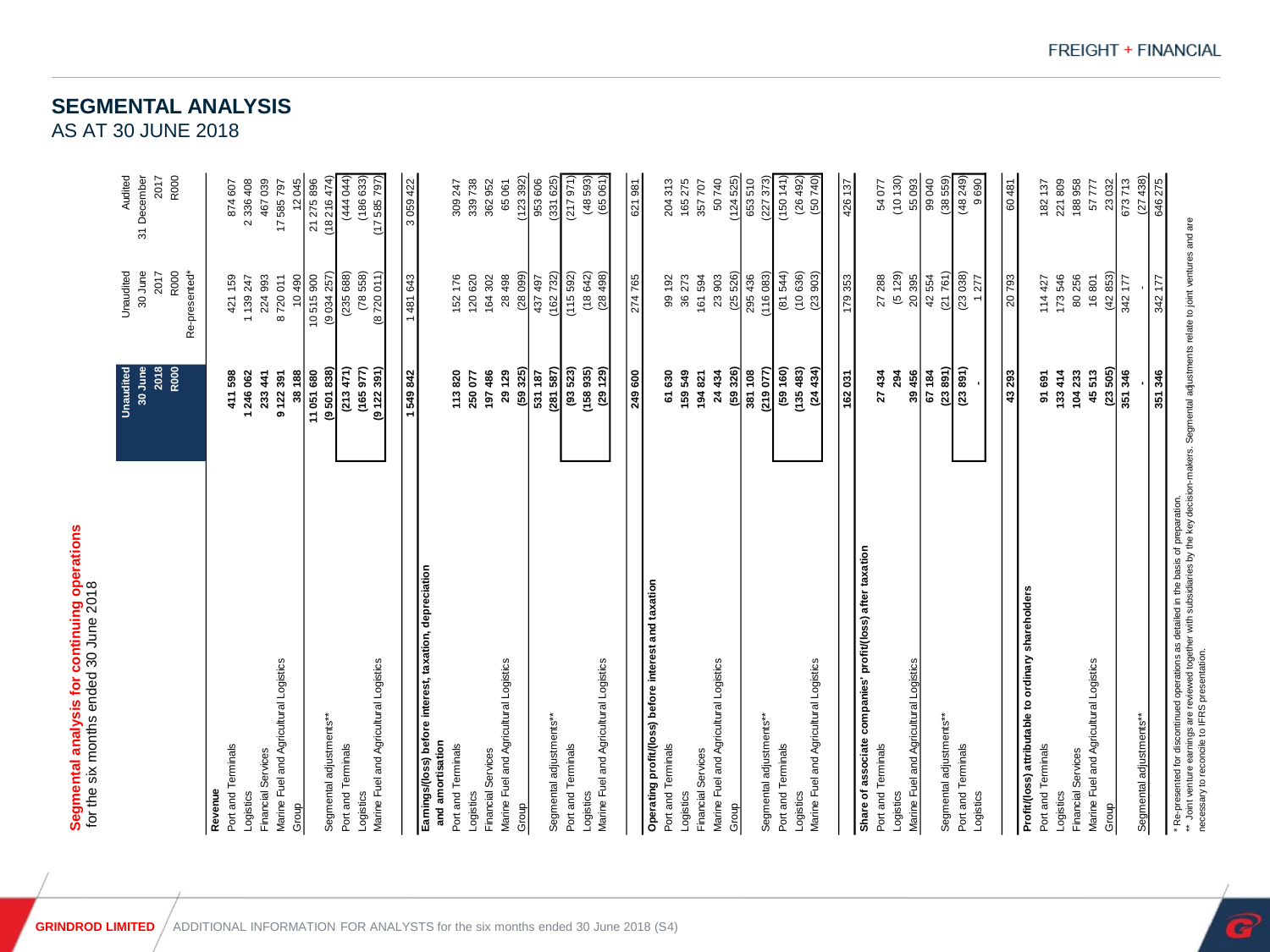#### **LEGAL NET CASH/(DEBT) BREAKDOWN** AS AT 30 JUNE 2018

|                                                                         | <b>Including Financial</b><br><b>Services</b> | <b>Excluding Financial</b><br><b>Services</b> |
|-------------------------------------------------------------------------|-----------------------------------------------|-----------------------------------------------|
| <b>R</b> 000                                                            | Net cash/(debt)                               | Net cash/(debt)                               |
| Loans and advances to bank customers                                    | 7 524 148                                     |                                               |
| Liquid assets and short-term negotiables                                | 2 209 999                                     |                                               |
| Bank and cash                                                           | 11 105 598                                    | 1511806                                       |
| Bank and cash included in non-current assets held for sale              | 22 244                                        | 22 244                                        |
| Long-term loans                                                         | (1343249)                                     | (318571)                                      |
| Deposits from bank customers                                            | (17183473)                                    |                                               |
| Current portion of long-term loans                                      | (581 345)                                     | (30 501)                                      |
| Short-term borrowings and overdraft                                     | (513 266)                                     | (513 266)                                     |
| Interest-bearing debt included in non-current liabilities held for sale | (349 487)                                     | (349 487)                                     |
| Net cash                                                                | 891 169                                       | 322 225                                       |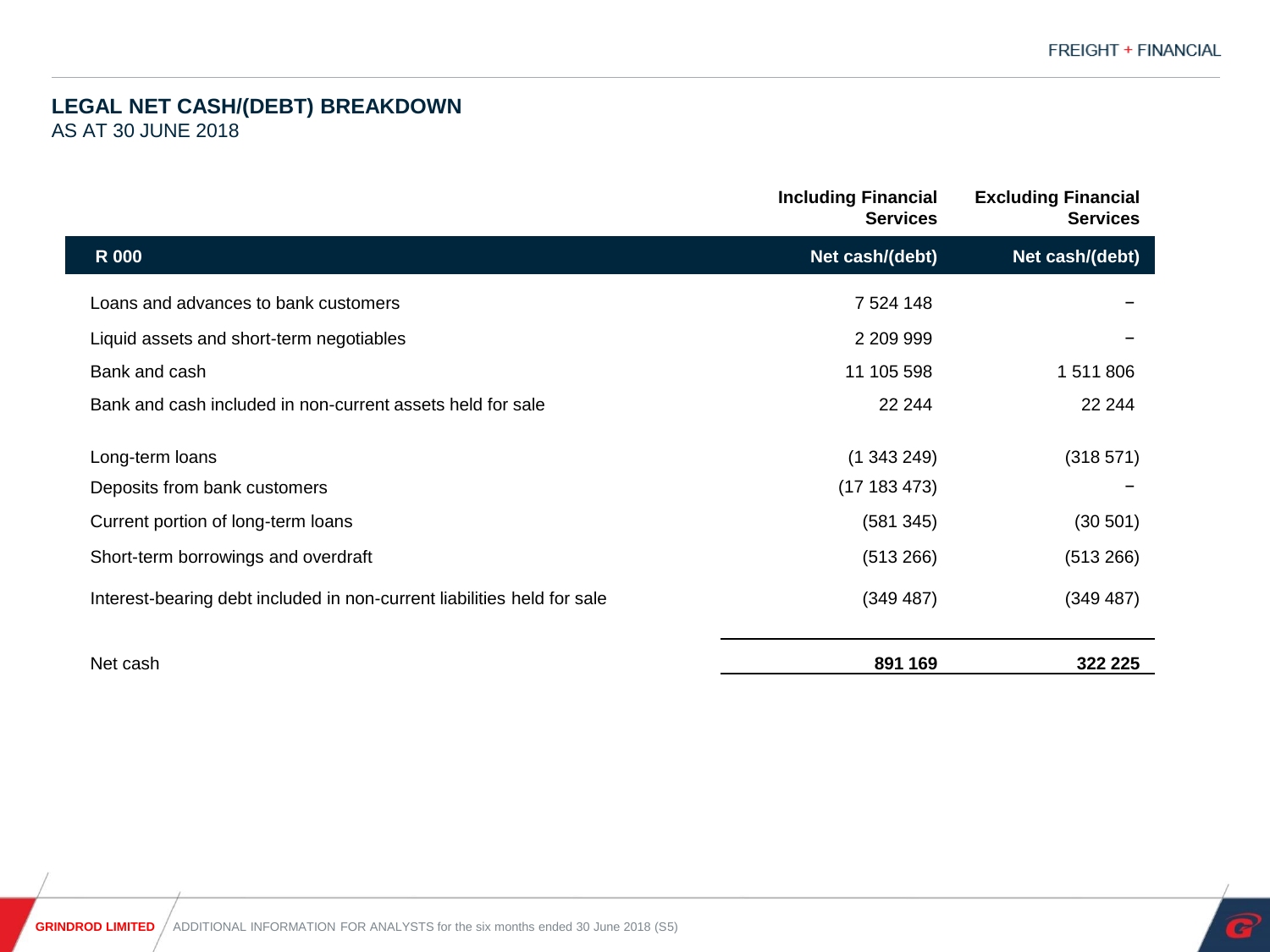#### **FREIGHT SERVICES** CONTRIBUTION BY BUSINESS UNIT

Please note that these KPIs are as per the management structure (JVs are proportionally consolidated line by line i.e. revenue will be higher than revenue in the legal structure, where JVs are accounted for in one line).

Discontinued operations comprise the rail leasing business.

| Amounts are presented in R millions. |  |  |  |
|--------------------------------------|--|--|--|
|--------------------------------------|--|--|--|

| <b>Freight Services</b> | H <sub>1</sub> 2018 | H <sub>1</sub> 2017 |
|-------------------------|---------------------|---------------------|
| Revenue                 | 1 751               | 1949                |
| <b>EBITDA</b>           | 288                 | 118                 |
| Operating income/(loss) | 145                 | (42)                |
| Attributable loss       | (437)               | (5)                 |
| Operating margin (%)    | 8                   | (2)                 |

| <b>Continuing operations</b> | H <sub>1</sub> 2018 | H1 2017 |
|------------------------------|---------------------|---------|
| Revenue                      | 1658                | 1 560   |
| <b>EBITDA</b>                | 364                 | 272     |
| Operating income             | 221                 | 135     |
| Attributable income          | 225                 | 288     |
| Operating margin (%)         | 13                  | 9       |

| <b>Discontinued operations</b> | H <sub>1</sub> 2018 | H <sub>1</sub> 2017 |
|--------------------------------|---------------------|---------------------|
| Revenue                        | 93                  | 389                 |
| EBITDA                         | (76)                | (155)               |
| Operating loss                 | (76)                | (177)               |
| Attributable (loss)/income     | (662)               | (293)               |
| Operating margin (%)           | (82)                | (46)                |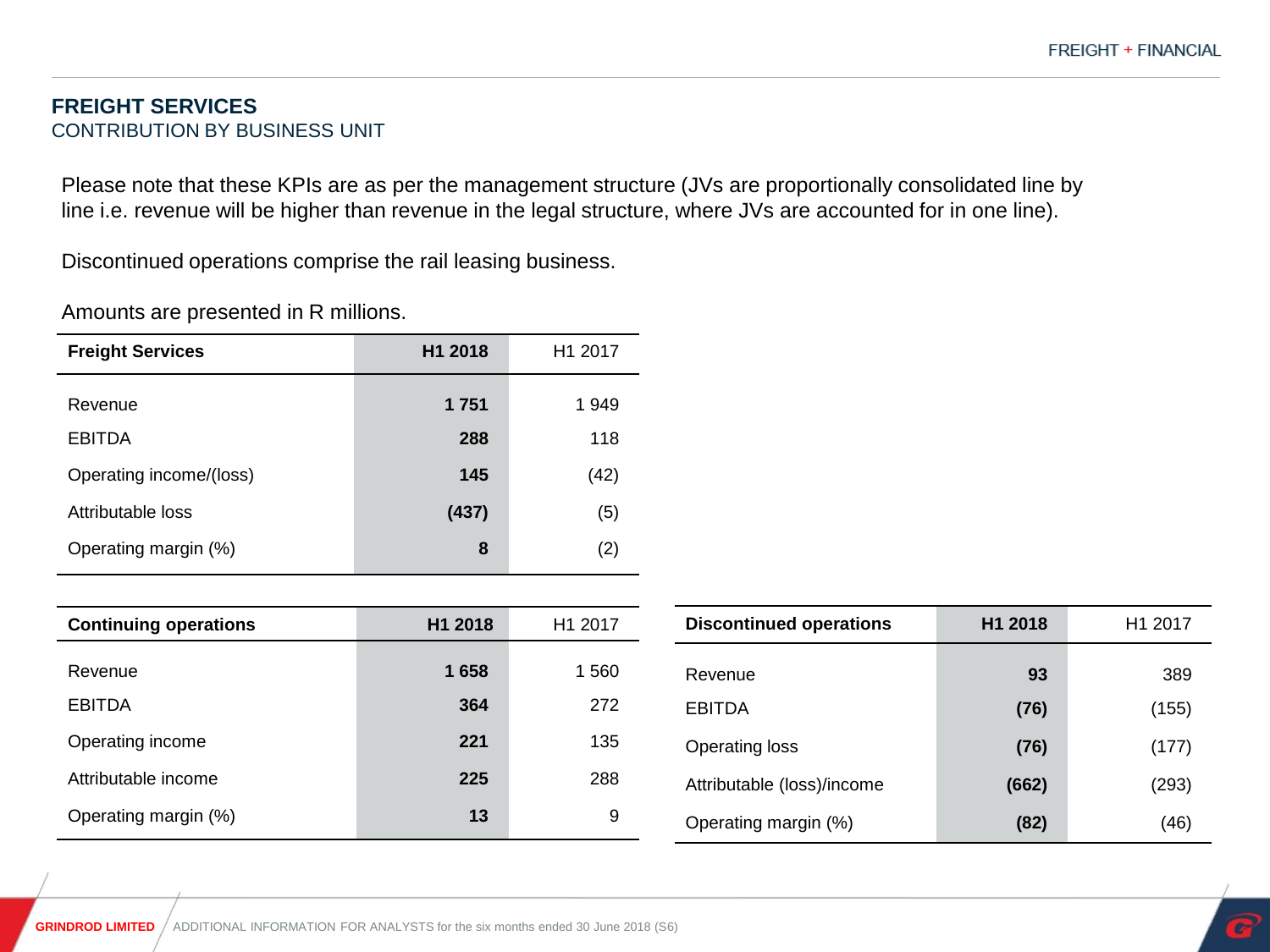#### **FREIGHT SERVICES** CONTRIBUTION BY BUSINESS UNIT

Please note that these KPIs are as per the management structure (JVs are proportionally consolidated line by line i.e. revenue will be higher than revenue in the legal structure, where JVs are accounted for in one line).

Discontinued operations comprise the rail leasing business.

Amounts are presented in R millions.

| <b>Port and Terminals</b>               | H1 2018 | H1 2017 |
|-----------------------------------------|---------|---------|
| Revenue                                 | 412     | 421     |
| <b>EBITDA</b>                           | 114     | 152     |
| Operating income                        | 62      | 99      |
| Earnings/(loss) before NTI <sup>1</sup> | 69      | 118     |
| Attributable income/(loss)              | 92      | 114     |
| Operating margin (%)                    | 15      | 24      |
|                                         |         |         |
| <b>Logistics</b>                        | H1 2018 | H1 2017 |
| Revenue                                 | 1 246   | 1 1 3 9 |
| <b>EBITDA</b>                           | 250     | 121     |
| Operating income                        | 160     | 36      |
| Earnings/(loss) before NTI <sup>1</sup> | 76      | 35      |
| Attributable income/(loss)              | 133     | 174     |
| Operating margin (%)                    | 13      | 3       |

| Rail                                    | H <sub>1</sub> 2018 | H <sub>1</sub> 2017 |
|-----------------------------------------|---------------------|---------------------|
| Revenue                                 | 93                  | 389                 |
| <b>EBITDA</b>                           | (76)                | (155)               |
| Operating (loss)/ income                | (76)                | (177)               |
| (Loss)/earnings before NTI <sup>1</sup> | (88)                | (224)               |
| Attributable (loss)/income              | (662)               | (293)               |
| Operating margin (%)                    | (82)                | (46)                |

<sup>1</sup>NTI – Non-trading items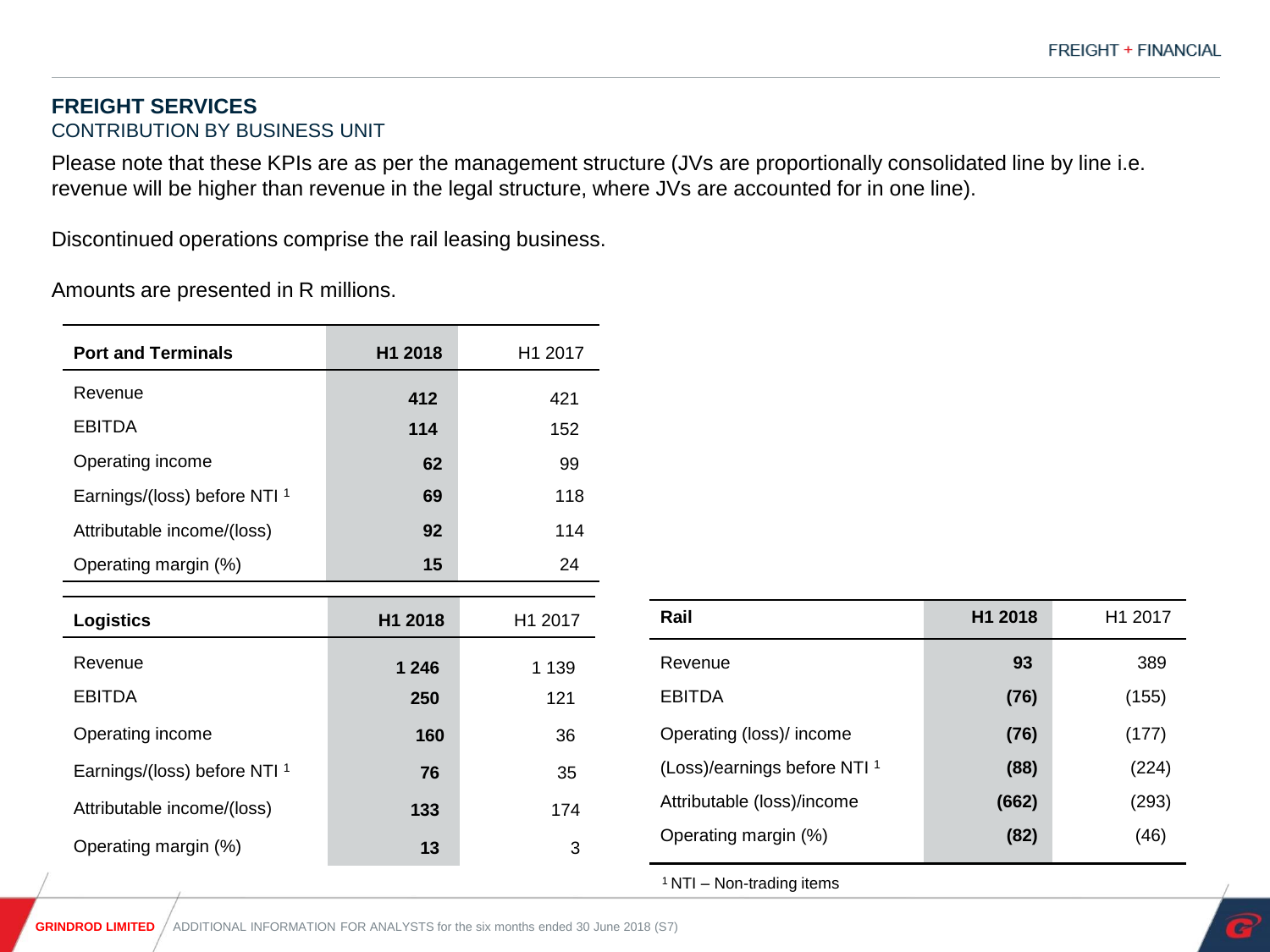FINANCIAL **+** FREIGHT FREIGHT **+** FINANCIAL

# ADDITIONAL Market Outlook

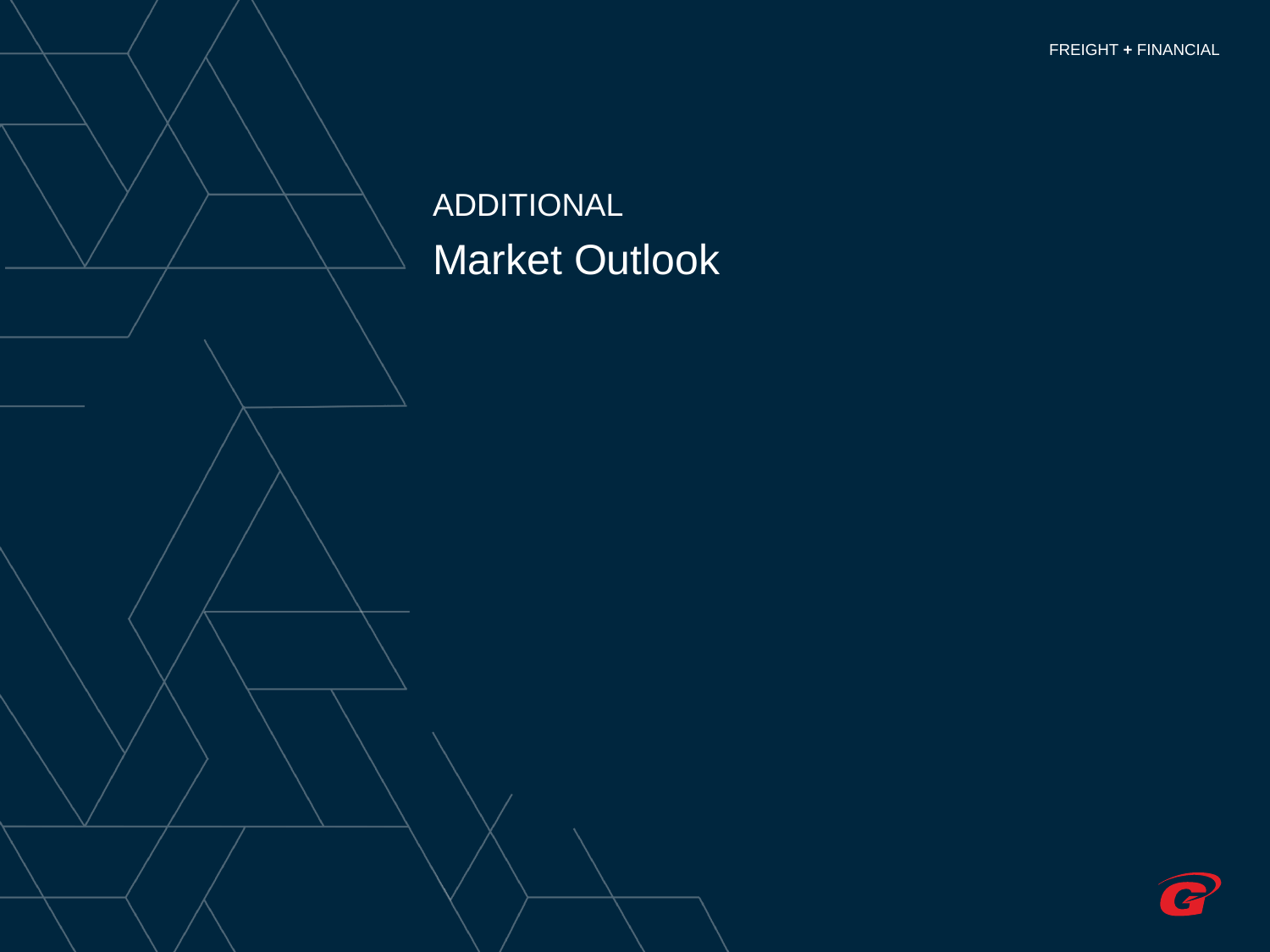#### **SOUTH AFRICAN NATIONAL PORT VOLUMES – YTD 2018**

| <b>TEUs</b>            | <b>YTD 2018</b> | <b>YTD 2017</b> | Variance | Variance % |
|------------------------|-----------------|-----------------|----------|------------|
| Deep sea landed full   | 801 814         | 578 577         | 222 237  | 39         |
| Deep sea landed empty  | 122 348         | 115 929         | 6419     | 6          |
| Deep sea shipped full  | 594 065         | 467 178         | 126 887  | 27         |
| Deep sea shipped empty | 368 136         | 212 491         | 155 645  | 73         |
| <b>Total</b>           | 1886363         | 1 374 175       | 511880   | 37         |

Source: Transnet National Ports Authority, June 2018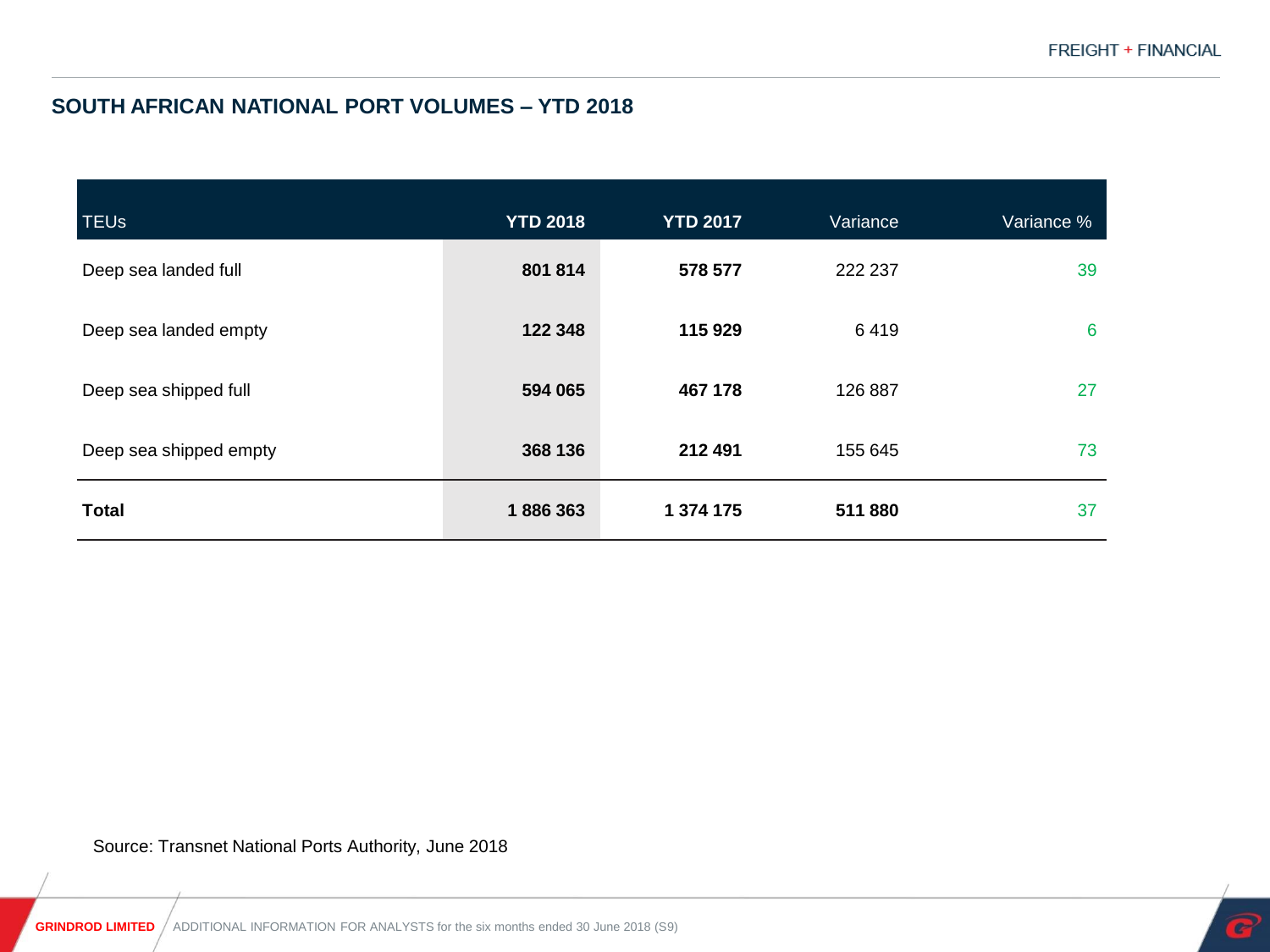#### **AUTO INDUSTRY SECTOR – SOUTH AFRICA**



Source: Automotive News Europe, NAAMSA, BMI forecasts, July 2018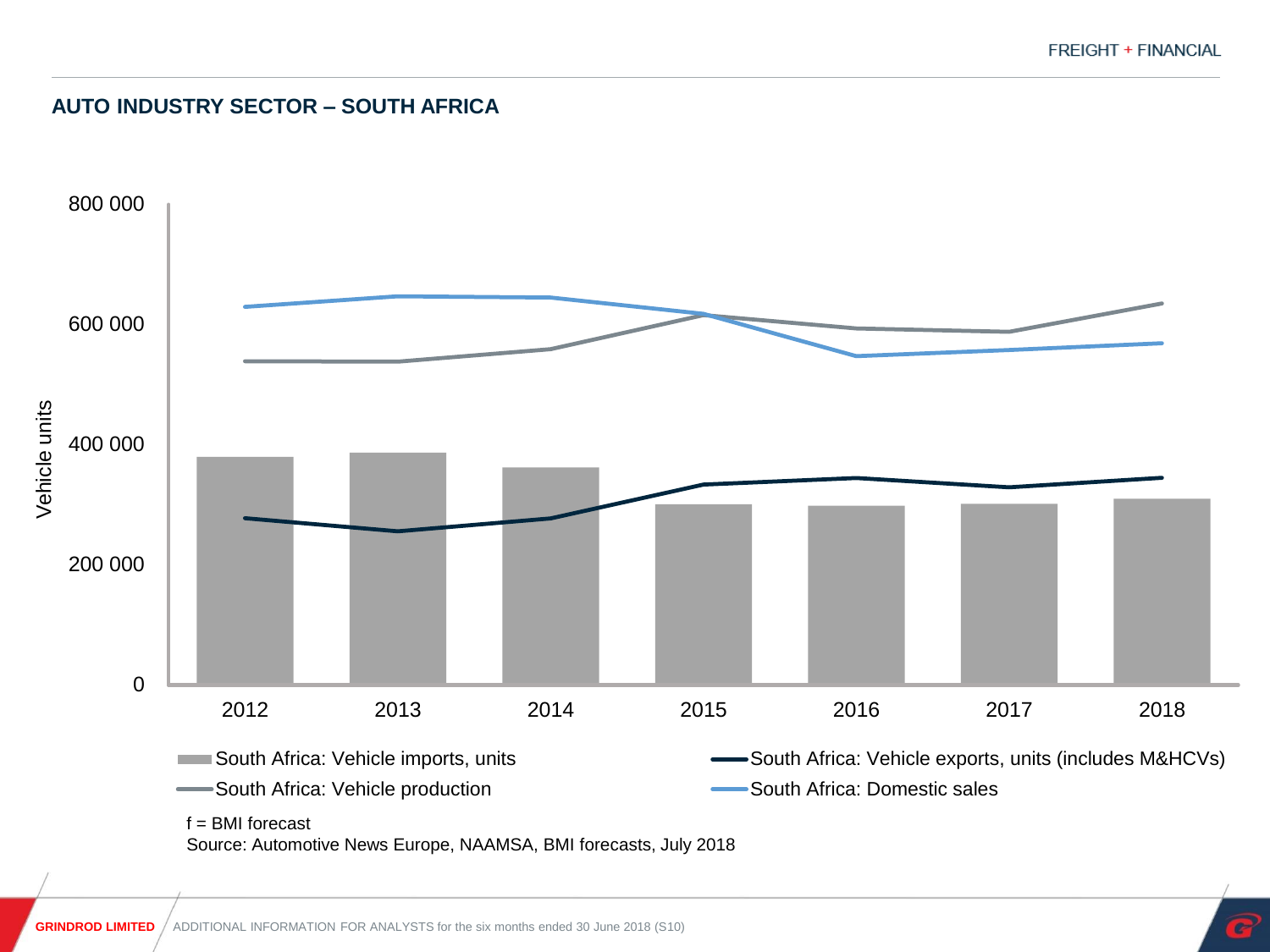#### **SA MOTOR INDUSTRY SALES**

|           | Domestic sales |         |         | Export sales |          |         |
|-----------|----------------|---------|---------|--------------|----------|---------|
|           | 2018           | 2017    | 2016    | 2018         | 2017     | 2016    |
| January   | 45 888         | 50 333  | 48 615  | 14 212       | 11 659   | 13 057  |
| February  | 46 347         | 48 113  | 48 149  | 27 437       | 29 3 88  | 29 30 8 |
| March     | 49 233         | 48 534  | 47 631  | 27 438       | 25 0 20  | 27 714  |
| April     | 36 346         | 34 956  | 40 390  | 24 4 22      | 24 4 4 9 | 32 856  |
| May       | 42 984         | 41783   | 42 907  | 32 731       | 29 5 96  | 33 676  |
| June      | 46 678         | 45 369  | 44 939  | 26 790       | 31 631   | 30 965  |
| July      |                | 46719   | 44 883  |              | 35 486   | 29 042  |
| August    |                | 49 222  | 46 146  |              | 29 9 27  | 35 620  |
| September |                | 50 675  | 47 399  |              | 36 359   | 32 876  |
| October   |                | 51 037  | 48745   |              | 28 2 29  | 30718   |
| November  |                | 49 7 54 | 46 413  |              | 27 178   | 31 508  |
| December  |                | 40 636  | 41 639  |              | 17 374   | 18 668  |
|           | 267 476        | 557 131 | 547 856 | 153 030      | 326 296  | 346 008 |

Source: NAAMSA, June 2018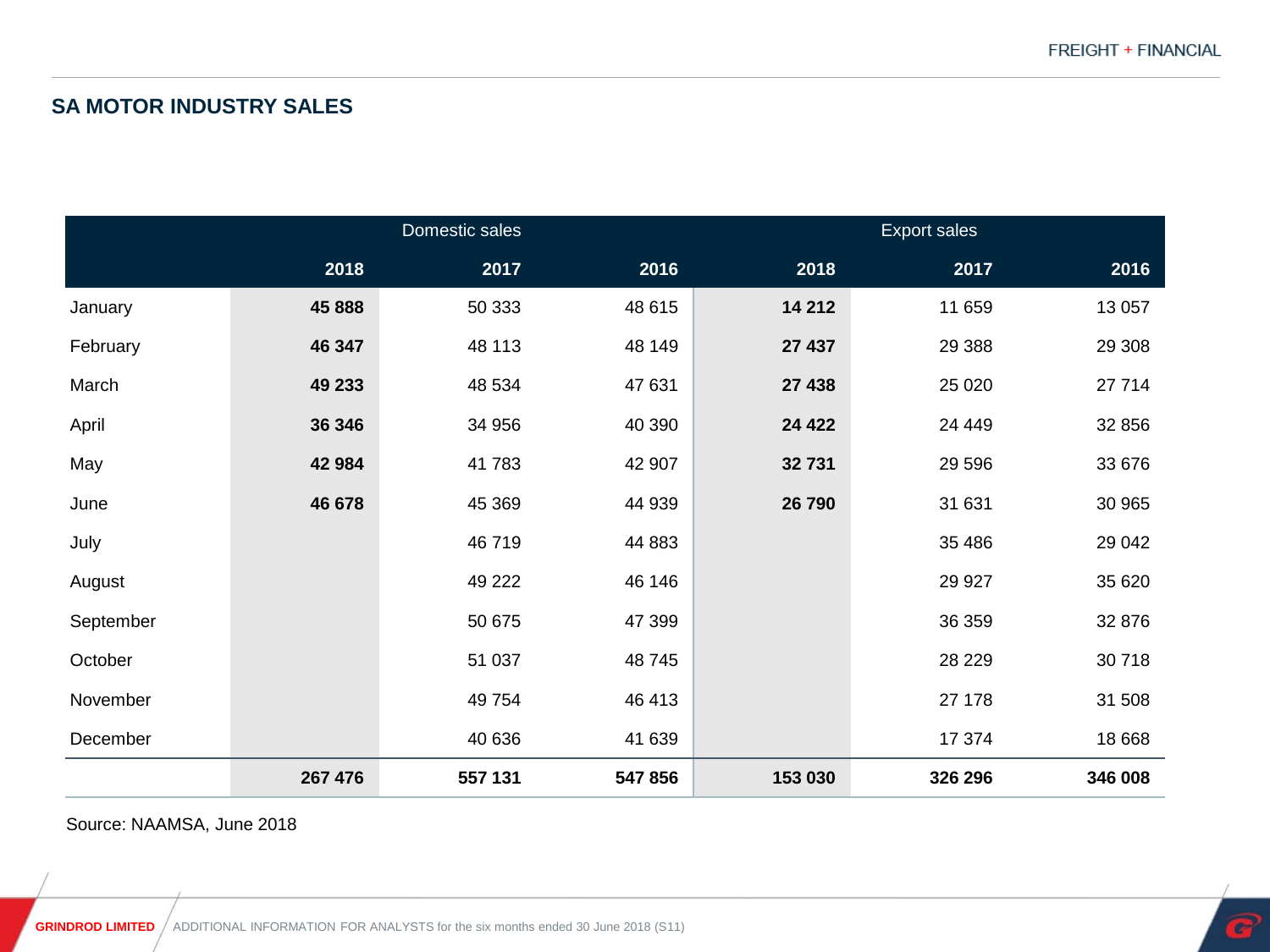#### **SOUTH AFRICAN COAL EXPORTS**



#### **South African Coal Exports (excluding India)**



#### **South African Coal Exports to India**

■2017H1 (kg) ■ 2018H1 (kg)

Source: Afriforesight Commodities, July 2018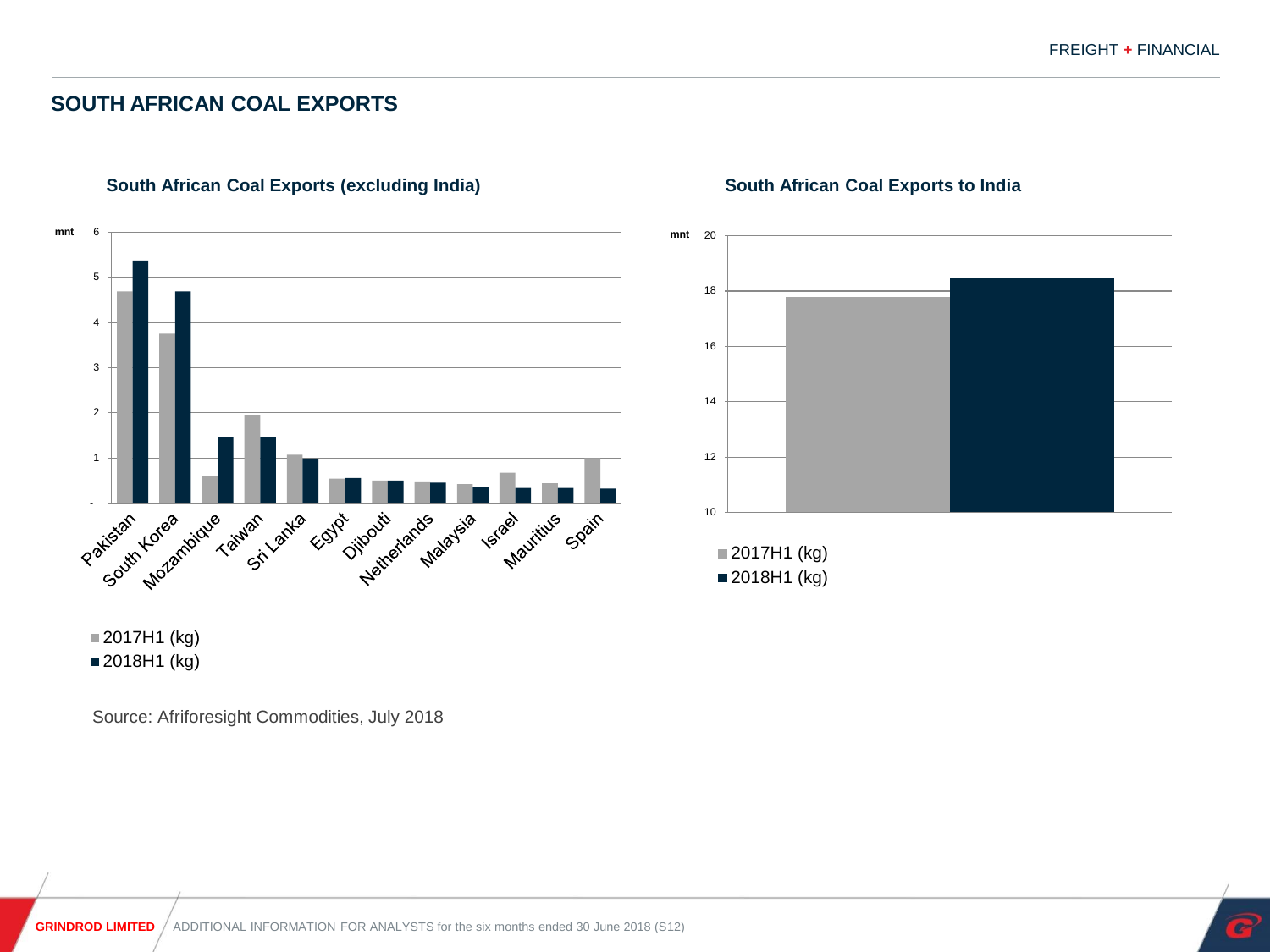#### **SOUTH AFRICAN THERMAL COAL EXPORTS**



Source: Braemer ACM, July 2018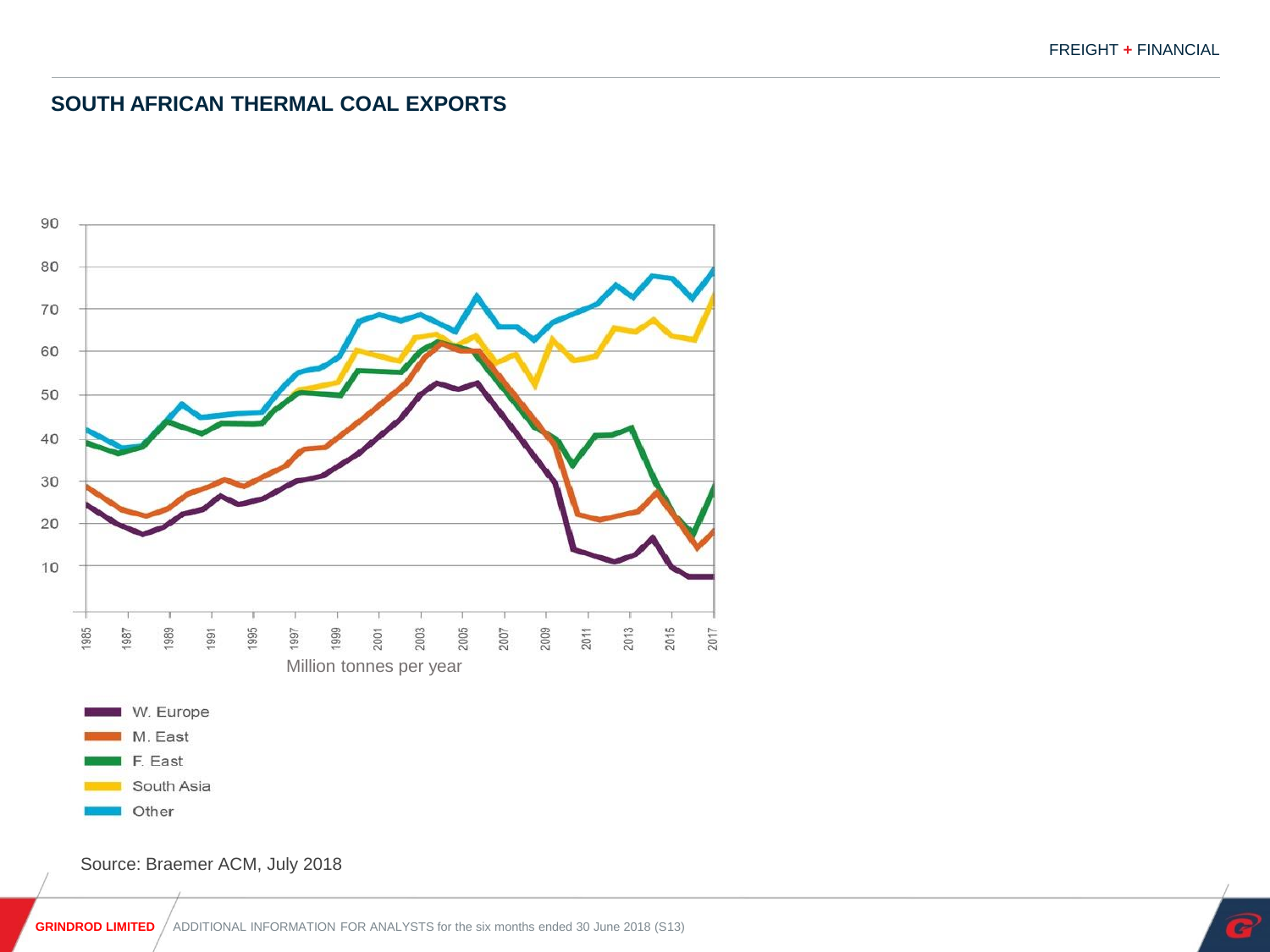Statements contained throughout this presentation regarding the prospects of the group have not been reviewed or reported on by the group's external auditors.

The information supplied herein is believed to be correct but the accuracy thereof is not guaranteed and the company and its employees and information sources cannot accept liability for loss suffered, as a consequence of reliance on the information provided. Provision of this data does not obviate the need to make further appropriate enquiries and inspections. The information is for the use of the recipient only and is not to be used in any document for the purposes of raising finance without the written permission of the information sources.

For the statistical and graphical information drawn from the Information Sources' databases, it is advised that:

- (i) some information on the information sources' databases is derived from estimates or subjective judgements;
- (ii) the information in the databases of other maritime data-collection agencies may differ from the information in the information sources' databases;
- (iii) while the information sources have taken reasonable care in the compilation of the statistical and graphical information and believe it to be accurate and correct, data compilation is subject to limited audit and validation procedures and may accordingly contain errors;
- (iv) the information sources, their agents, officers and employees do not accept liability for any loss suffered in consequence of reliance on such information or in any other manner;
- (v) the provision of such information does not obviate any need to make appropriate further enquiries;
- (vi) the provision of such information is not an endorsement of any commercial policies and/or any conclusions by any of the information sources; and
- (vii) Certain businesses within Grindrod are variable and cyclical business and any forecasting concerning it cannot be very accurate.